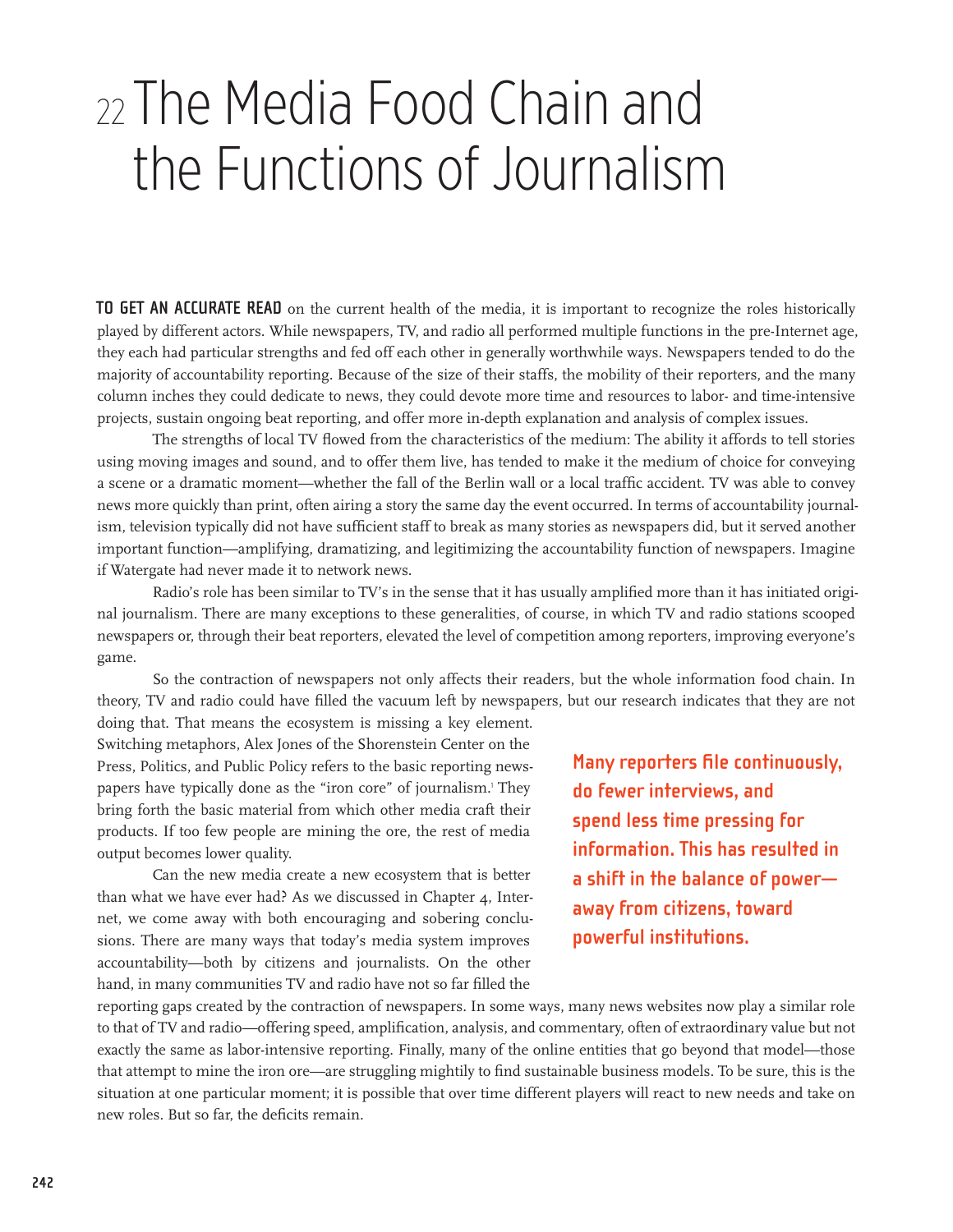#### **Functions of Journalism**

So far, we have looked at the media system from two angles: by traditional sector (TV, newspapers, radio, etc.) and by region of coverage (hyperlocal, local, national, etc.). We now turn to one more perspective: the role the press plays in ensuring a healthy democracy and a well-served citizenry. One useful template was created by Tom Rosensteil, head of the Pew Center's Project for Excellence in Journalism and author of *Blur: How to Know What's True in the Age of Information Overload.* He says that the 21st-century media have eight functions: Authentication, Watch Dog, Witness, Forum Leader, Sense Making, Smart Aggregation, Empowerment, and Role Model.<sup>2</sup>

How well are these functions being carried out in the new ecosystem?

*Empowerment*: In terms of their personal relationship to media, citizens have never been more empowered. They can publish their thoughts, observations, photographs, videos, treatises, and ideas, participating in a public dialogue previously restricted to a lucky or privileged few. Citizens can, as YouTube's motto urges: "broadcast yourself." They can also choose what information they want to consume, grabbing control from "gatekeepers," (a.k.a. the editors and publishers who had been deciding what the public saw), and they can customize information flow according to their interests and proclivities, producing what MIT media scholar Nicholas Negroponte first called "the Daily

Me."<sup>3</sup> And, finally, they can be distributers of information. Any citizen can be reporter, publisher, and delivery boy or girl with just a few clicks. Although we see some countervailing power shifts (see below), there's no doubt that consumers in many ways have more control over what information they consume and share.

## **One study found that 63% of the stories were initiated by government officials.**

*Smart Aggregation*: The Internet offers endless volumes of information from countless sources—so anything that helps cull, curate,

and package quality content to meet consumer needs and interests is invaluable. And because digitized information is so easy to manipulate (i.e., organize and reorganize, etc.) and affordable to publish (i.e., display/distribute), there is an abundance of smart aggregators that are finding and pushing out quality content quickly and inexpensively and making it available across multiple platforms. Whether the task is performed by editors, computer algorithms, crowdsourcing, or social media, the media system has already created a variety of means for "smart aggregation."

*Authentication*: New media advocates argue that "the crowd" is usually more effective at authenticating something than an editor. Instead of having two smart reporters poring over the documents, have ten thousand citizens. And it is true that when someone posts inaccurate information on a blog, it does not take long for other people to point it out. One study by *Nature* found that Wikipedia had an average of 3.86 mistakes per entry, while *Encyclopedia Britannica* averaged 2.92 mistakes per entry.<sup>4</sup> The glass is both half full (a democratic, volunteer-based system has only a few errors per article) and half empty (Wikipedia had 32 percent more errors per article than the old-model encyclopedia).

Crowd-based fact-checking eventually works surprisingly well to correct inaccuracies. But most news is consumed when it breaks, not "eventually." Web culture places a bit less emphasis on getting it right the first time, since it relies on the speed of the post-and-correct process. Those who stay with a story as it plays out may eventually get the facts, but many people do not have the time, energy, or inclination to do that. In the old system, citizens had, in effect, outsourced that job to the editors at the newspapers they read; now they must take on more of the burden themselves.

*Witness*: Again, the picture is complex. In some ways, "witnessing" is the strength of the new media landscape. Whether the event is a tsunami or a press conference, coverage of news that transpires before our eyes, or our phone cameras, has gotten better. But in other ways, the current system is a step backward. No journalist was present in Bell City, California, to witness the Bell City Council raising the salaries of city officials again and again over the course of several years. Many parts of state and local government now go unobserved by the scrutinizing eyes of journalists. Moreover, witnessing has never been simply about watching something unfold; it also means observing situations over time, noticing slow-building crises—such as the rise in the number of soldiers with post-traumatic stress disorder. Reporting of that kind does not require someone to watch a single event but to follow, and draw together, hundreds of private agonies.

*Sense Making*: The returns here are mixed. We are awash in commentary, which is a form of "sense making": it looks at facts and attempts to clarify what is important and what is not. When a story breaks, its significance may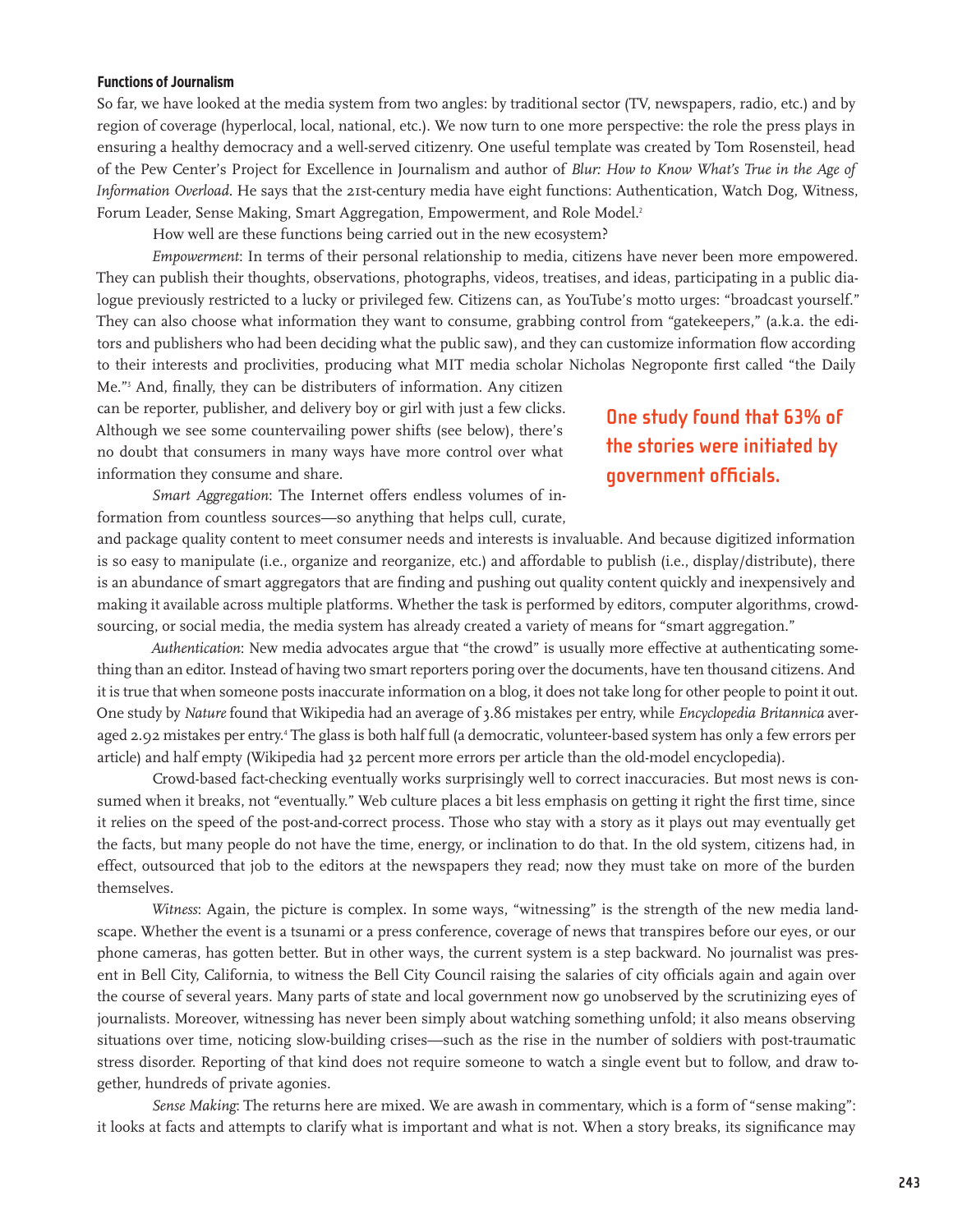not be readily apparent; commentators offer interpretation and opinion, helping to give a sense of context. Hearing a range of voices—both journalists and other experts—can allow for a richer, more nuanced understanding. Although the Internet clearly has many dubious sources, over time readers can determine for themselves who is most trustworthy. On the other hand, the speed of the Internet process is sometimes a liability. The rhythms of the newspaper and newsmagazine production cycle enabled, and required, reporters to spend time sorting through competing claims, connecting dots, and providing context. That extra time they spent was time saved for the reader, who did not have to review multiple sources to assess the relative wisdom or veracity of different parties.

*Watchdog*: On this function, the current media system appears to be worse than before, at least at the local level. To be sure, the move to put more government data online has enabled a mix of citizens and reporters to hold institutions accountable. But a crucial aspect of watchdog reporting is finding out information that someone wants covered up, or, less conspiratorially, pulling together threads of information that do not at first seem related. Newspapers, local TV stations, and local radio stations employ fewer reporters now than they used to, and many of those

**Bill Girdner of Courthouse News Service: "The court bureaucracy has gotten stronger and stronger.... When journalists don't have presence, others control the information process."** that have survived have become more like 1930s wire service reporters—filing rapidly and frequently, doing fewer interviews, and spending less time pressing for information. This has resulted in a shift in the balance of power—away from citizens, toward powerful institutions. The watchdog reporter hates a press release; the busy reporter often loves it.

More government transparency will certainly help, enabling a wider range of reporters and citizens to look for problems, in a less costly way. (See Chapter 16, Government Transparency). But transparency without a critical mass of reporters will not be a panacea. The problem is human nature. People are naturally inclined to with-

hold information that makes them look bad. This is true for government, corporations, labor unions, universities, and any other type of institution, whether the information is in the form of handwritten scrawl on paper documents or digits in databases. Usually, dirty secrets must be "found out"—no easy task—and the people who are most likely to have the time, independence, and skills for the job are full-time professionals: police, prosecutors—and reporters.

## **Power Shifts**

As noted above, the Internet has been a boon for democratic engagement and citizen empowerment in many ways. However, our on-the-ground research turned up numerous examples of a countervailing power shift, away from citizens and toward institutions. Since surveys reveal that Americans hold reporters in low esteem—and may associate them with rich and powerful TV personalities—some may be skeptical about the notion that a decline in the number of journalists could shift control away from citizens and toward the powerful. But this is what we have concluded. Reporters who have less time per story become more reliant on news doled out by press release or official statement, which means that they report the news powerful institutions want us to know rather than what has been concealed. That *is* a power shift.

Recall the Pew study of Baltimore, which concluded that governmental institutions, increasingly, were driving stories rather than reporters:

"As news is posted faster, often with little enterprise reporting added, the official version of events is becoming more important. We found official press releases often appear word for word in first accounts of events, though often not noted as such . . . Government, at least in this study, initiates most of the news. In the detailed examination of six major storylines, 63% of the stories were initiated by government officials, led first of all by the police. Another 14% came from the press. Interest group figures made up most of the rest."5

Investigative reporter Mark Thompson says he has access to "a million times more stuff than [he] did 30 years ago" but that "now [he's] awash in the high tide of what the government wants [him] to see."<sup>6</sup> Bill Girdner, owner and editor of Courthouse News Service, says that as it gets harder for reporters to get information about cases, "the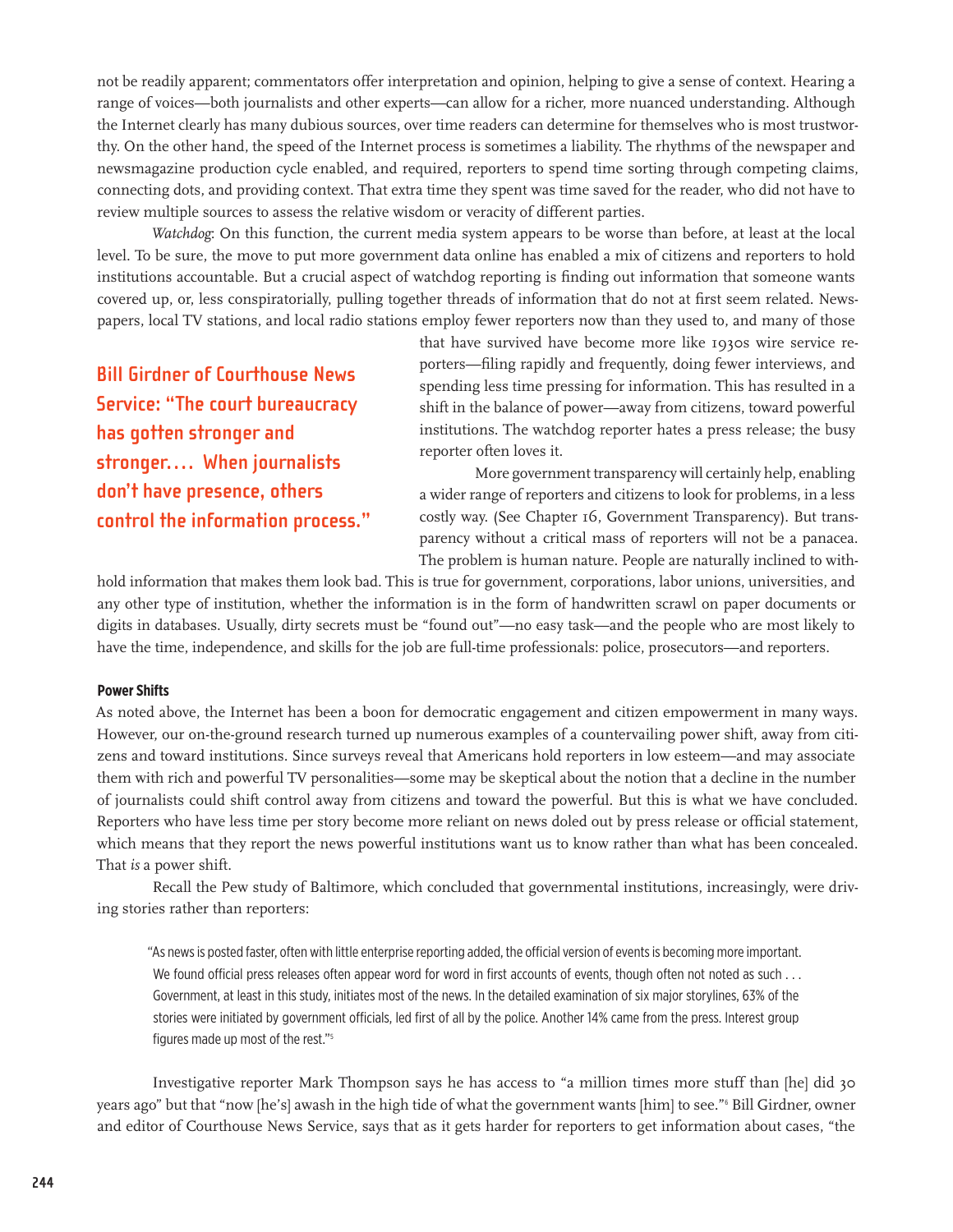court bureaucracy has gotten stronger and stronger.... When journalists don't have presence, others control the information process."<sup>7</sup>

Some news organizations devote fewer resources to prying information from reluctant institutions. "As we lose resources, we lose our ability to fight Freedom of Information [law]suits," says Doug Guthrie, court reporter for the *Detroit News.* "We try to fake them out with stern letters, but they know we don't have it." When records are withheld, Guthrie says, there are more likely to be violations of citizens' rights:

"I used to think public servants in the U.S. were over-criticized and under-appreciated. But dealing with state court officials reminds me of what people complained about in socialist economies.... These legions of apparatchiks that are interested in their turf, their petty domains of power and made-up rules, and have no understanding of and no interest in the principles of our nation or the need for a strong press."8

 Caroline Smith DeWaal, food safety director at the Center for Science in the Public Interest, a consumer advocacy organization, says that the power shift stems in part from a lack of expertise. In the past, most major news outlets had reporters who focused primarily on food safety. Now, few do, DeWaal says. "One possible effect of this is that when the administration makes a major announcement, you don't have the quality of questions or the quality of analysis that you used to have."<sup>9</sup>

Many of these examples focus on government, but the same power shift bolsters the interests of any institution inclined to hide embarrassing information. Since private institutions—such as corporations, universities, labor unions, and hospitals—have few of the legal obligations to share information that government agencies do, it has always been much easier for them to withhold damaging information, especially when they have fewer reporters biting at their heels.

In some ways, the Internet has increased the influence of press releases. Wally Dean, a longtime TV news executive, says that stations often refer to people as "beat reporters" when really they are just the point person for press releases on a particular topic. "Frequently the so-called health reporter fronts the health news but is using handouts from the health industry or using material from one of the feeds coming into the TV station," Dean says.<sup>10</sup>

In the *Columbia Journalism Review*, Ryan Chittum described a company that put out a press release with a false claim about a new deal it had made with record labels. Major news outlets, such as the *Financial Times*, the *International Herald Tribune*, AP, and Reuters, among many others, published the story without verification. While most outlets followed up with corrections, few of them posted the correction along with their original article, and thus

**One PR professional explained, "Newsrooms have been gutted and, particularly at the local level, journalists rely on press releases...to help them fill their ever-increasing news hole."**

the "uncorrected version continued to proliferate on overseas news Websites.... And that can only lead to grief, thanks to the magic of Google caches and message boards, where original copies of the story can still be found." Chittum explained, "Events move so fast that there often seems to be little time to check facts, and announcement-based reporting is given too much prominence."<sup>11</sup>

Amy Mengel, head of inbound marketing for public relations firm readMedia, wrote about this issue on a message board dedicated to public relations topics: "Newsrooms have been gutted and, particularly at the local level, journalists rely on press releases...

to help them fill their ever-increasing news hole."<sup>12</sup> By one estimate, the ratio of public relations professionals to journalists is now four to one, compared with one to one just 30 years ago.<sup>13</sup>

In fact, public relations professionals increasingly use the Internet to get press releases directly into the hands of consumers, bypassing reporters entirely. Bernadette Morris, president and CEO of Black PR Wire, says that the press release "is no longer just a media relations tool; it is now widely read online, in addition to the eyes it attracts via traditional delivery inside the newsroom."14 A survey of PR professionals conducted by PR News and PRWeb found that 24 percent now view the consumer as the direct target of press releases.<sup>5</sup>

There is nothing inherently wrong with a press release or with public relations efforts. These have always been a part of the news flow, and there was never a time when every press release was cross-checked by a reporter. But as the number of reporters declines, the balance shifts toward the institutions that call the press conference or issue the press release.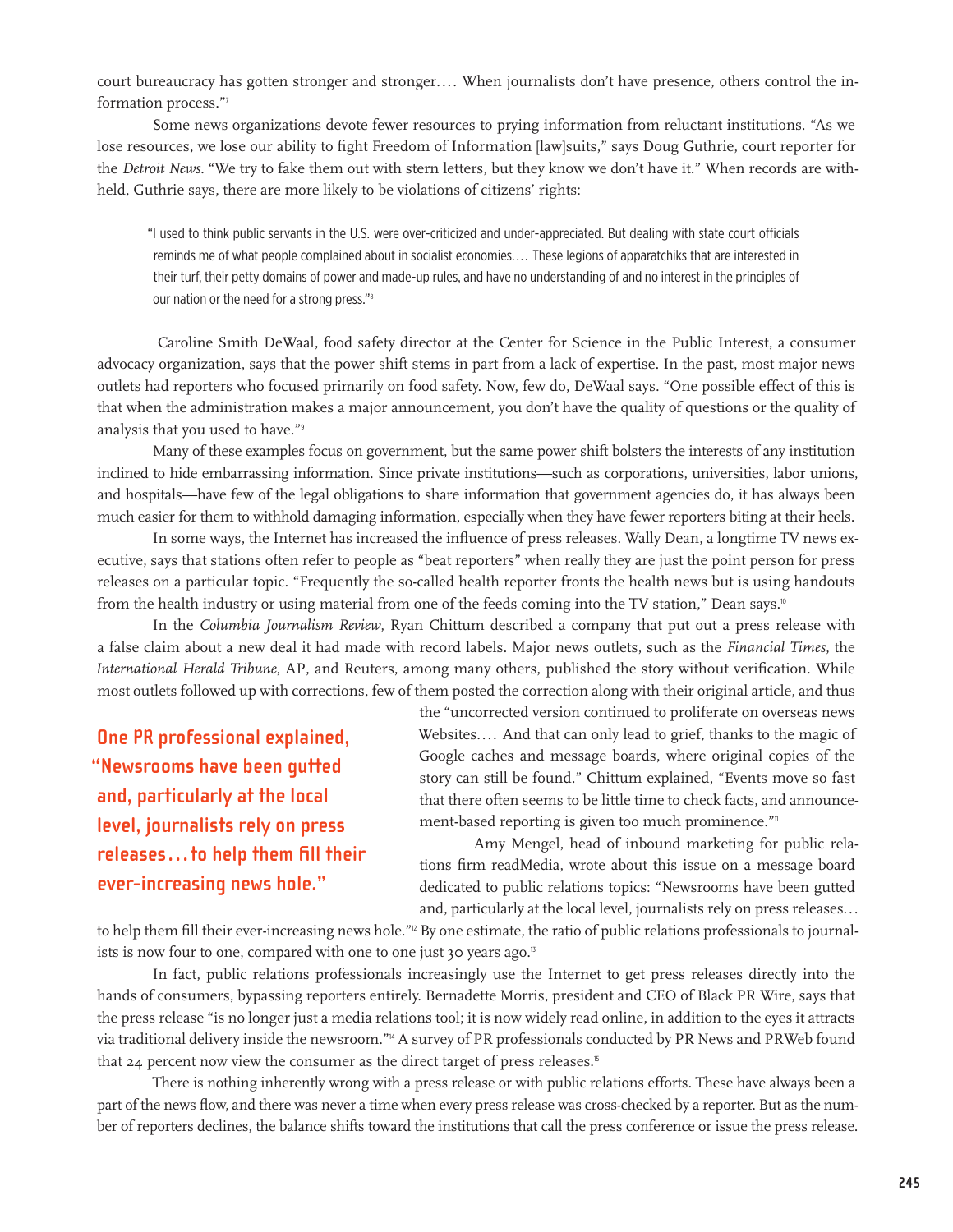### **Consequences**

Does any of this matter in a concrete way? We believe that an increase in local reporters would pay for itself many times over in terms of social value—through less corruption, better health information for citizens, less wasteful government spending, safer streets, ultimately better schools, and, most amorphous, a healthier democracy. Throughout the earlier chapters, there were examples of important topics that are receiving insufficient coverage. But can it be proven that this has negative repercussions for citizens or communities?

A comparison of what reporters used to do with what they now do helps to give a sense of what is being lost. When an editor at *The (Nashville) Tennessean* recounted how a story about the regulation of incompetent doctors was being held up, because his newspaper had eliminated one of its health reporters (see Chapter 1, Newspapers),<sup>6</sup> we cannot know for sure which incompetent doctors are continuing to practice. But we can reasonably expect that someone

**David Simon, formerly of the Baltimore Sun, told Senators: "It is going to be one of the great times to be a corrupt politician."**

will be harmed. When experts in Michigan believe that parents are probably losing custody of their children as a result of insufficient coverage of family courts (see Chapter 1, Newspapers) we cannot know which parent is losing which child. But we can nonetheless imagine how we would feel if a broken justice system unfairly dismantled our family because no one was watching.

In the case of Bell, California—in which city officials paid themselves exorbitant salaries—if a reporter earning \$50,000 had been regularly covering the city council, and salaries of those officials had therefore

remained at the level of most other elected officials, taxpayers would have saved millions of dollars. Corruption costs taxpayers money, and it can continue much more easily when no one is watching. David Simon, a reporter turned screenwriter, said at a Senate hearing, "the next 10 or 15 years in this country are going to be a halcyon era for state and local political corruption. It is going to be one of the great times to be a corrupt politician."<sup>17</sup>

And by looking at some of the outstanding journalism that has been done after tragedies—such as mine collapses or auto defects (see Chapter 21, Types of News)—we can get a feel for how many lives might have been saved had coverage begun earlier.

Scholars have attempted to take things even further, studying whether the availability of news affects conditions in quantitative ways.

UNESCO's Press Freedom and Development survey of 194 countries<sup>18</sup> in 2008 found correlations between robust press freedom and higher levels of per capita GDP, higher percentages of GDP spent on health, and higher rates of primary and secondary education enrollment.<sup>19</sup> It is quite possible that these factors help generate a free press, rather than the reverse, but at a minimum these results indicate that a decline in the vigor of the press indicates *something* bad.<sup>20</sup>

Stronger evidence exists that the availability of news and information inhibits corruption. A 2003 international study found that the level of corruption in a country is largely influenced by how well informed the electorate is, as measured by the circulation of daily newspapers.<sup>2</sup> The study also showed that states that had a vibrant press were less corrupt than those that did not.<sup>22</sup>

Several studies have documented that voter turnout and the likelihood of competitive elections are higher when the electorate is well informed:

- > A study of Spanish-language TV stations found that the presence of local Spanish-language newscasts increased voter turnout among Hispanics by an estimated 5 to 10 percent.<sup>23</sup>
- > A study of more than 7,000 cities found that, in areas where voters had more information (through sample ballots and voter guides) or the presence of a local newspaper, fewer incumbents ran for or won re-election. As voters paid more attention, races became more competitive.<sup>24</sup>
- > After the *Cincinnati Post* closed in 2007, researchers at Princeton University found that "the next year, fewer candidates ran for municipal office in the suburbs most reliant on the Post, incumbents became more likely to win re-election, and voter turnout and campaign spending fell."<sup>25</sup>
- > Areas of Los Angeles not served by either daily or weekly newspapers exhibit lower rates of voter turnout than areas that have some access to local journalism."<sup>26</sup>